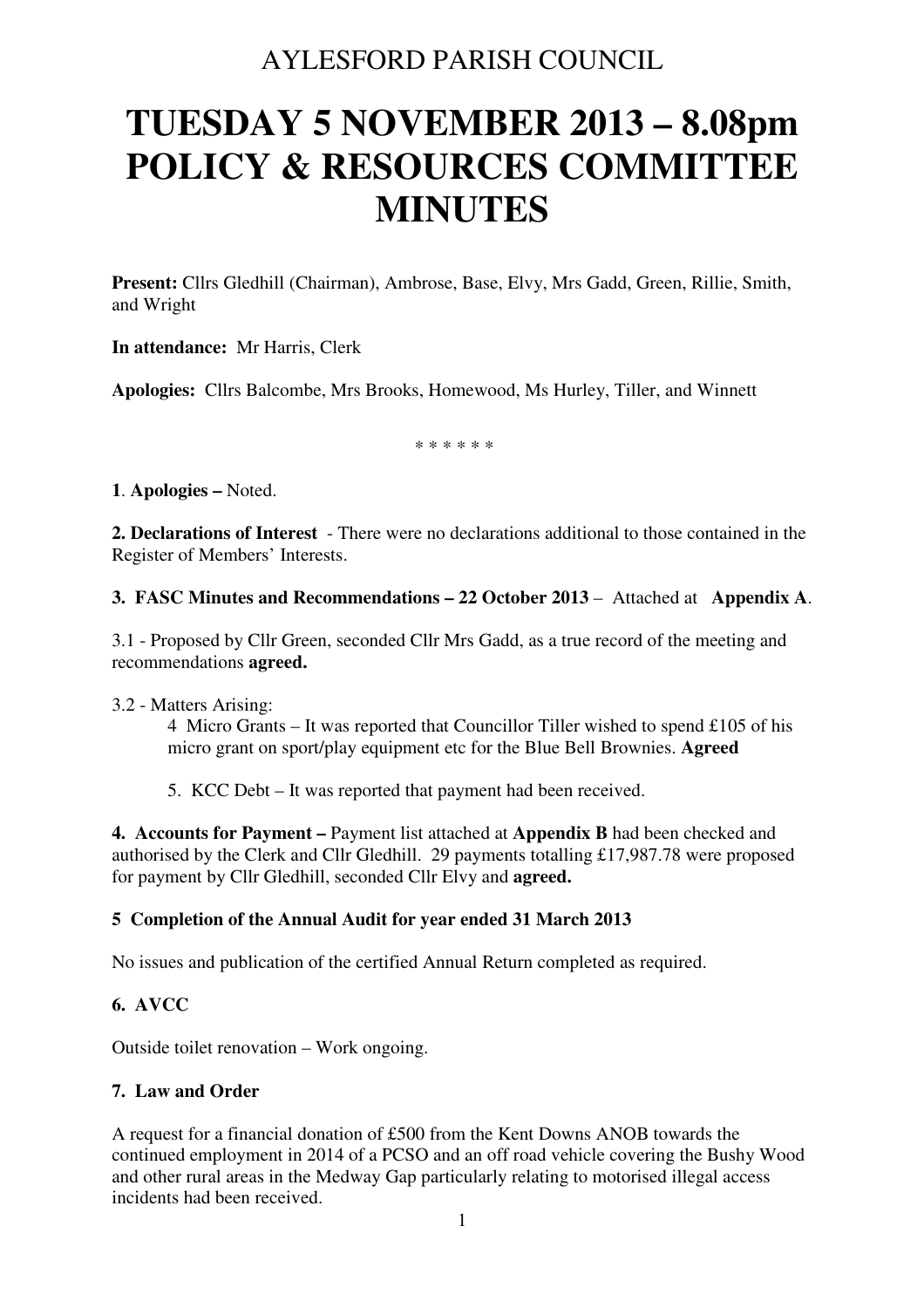The Committee before considering the request instructed the Clerk to investigate the matter further with particular relevance to the amount of work undertaken in Aylesford Parish and whether other Parish Councils were contributing and their level of support. **Clerk** 

# **8. Eccles Car Parks**

The Committee considered the confidential report of the Clerk updating it on the progress in respect of the car park and seeking instructions on the options for moving the project forward.

The Committee a**greed** the following actions:-

- (1) That the Council should proceed with the scheme
- (2) That the Heads of Terms for the lease as detailed in the report be agreed
- (3) That it be noted that no action be taken in progressing the car park until such time as the position with the land in blue as shown in the map attached to the report has been resolved and the lease agreed.
- (4) That Option B as detailed in the report be agreed as the means of progressing the issues relating to the access to the car park site.
- (5) That this issue be discussed with local residents at the next appropriate Council meeting to be held at Eccles. **Clerk**

#### **9. Council Policy on Further Allotment Site/Recreational Land**

Land beyond Yoakley Land – Cllrs Balcombe and Base have asked Tracey Crouch MP to contact KCC regarding their refusal to part with this land for recreational purposes. Acknowledgement from Tracey received. Awaiting KCC's response to her.

It was reported that the Rugby Club were looking for additional land and it was suggested that they look at this land but it might not be appropriate for their needs. **Clerk** 

# **10. Council Policy on Recreation Ground Use**

Signage for all sites – Logo concepts.

The Clerk submitted the three concepts developed by the professional graphic designer. The Committee favoured the more heraldic concept but with the intention that it should have a link to each of the 4 villages and the names of the villages could be included above the crest. It was **agreed** that the Clerk develop this with the graphic designer and bring it back to the Committee for further consideration**. Clerk** 

# **11. Rugby Club/Netball League -** No report to this meeting.

#### **12**. **Flood Defences**

The Committee considered the report of the Clerk setting out the Environment Agency update on the position relating to the schemes to help alleviate the problem of flooding in Aylesford and seeking the support of the Parish Council. Consideration of a request for financial support to a Property Level Protection scheme was also sought from the Environment Agency.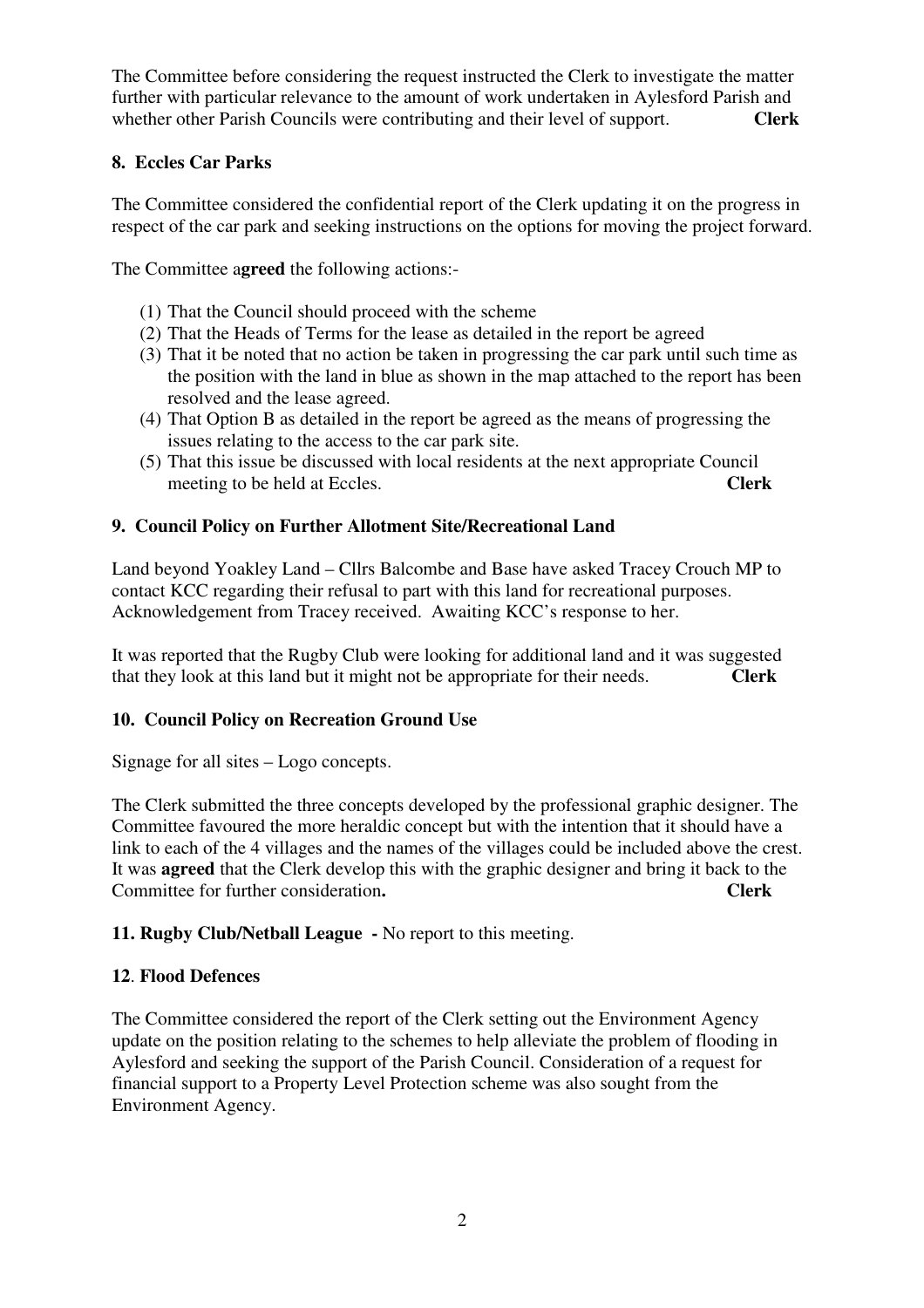# It was **agreed**

- (1) That the efforts of the Environment Agency to mitigate the potential of flooding in Aylesford and the measures it has taken so far be supported but that the view of the Parish Council is that a period of monitoring the impact of these works on mitigating the flooding should take place before any further scheme is implemented.
- (2) That the Parish Council would only consider any financial contribution to any new scheme such as Property Level Protection following the conclusion of the above monitoring.
- (3) That the inclusion of the Kent County Council on the Steering Group be supported.
- (4) That the Parish Council should meet with the new Quarry owner
- (5) That the planning position relating to the quarry site is ascertained from TMBC Planning **Clerk**

# **13**. **Parish Council Website** No report to this meeting

# **14. Noticeboards**

Some of the new noticeboards have leaked badly and remedial work has been requested by the manufacturer.

# **15. Staffing Committee**

Staffing Committee to consider the 2014/15 salaries has been set for 7.00pm on 26 November 2013

# **16. TMBC Parish Partnership Panel**

Meeting date 14 November. Cllr Balcombe to attend.

# **17. Council Vacancies**

Vacancies still exist as follows:

1 Walderslade; 3 Aylesford South; 1 Eccles

# **18. Next Council Meeting due 19 November 2013 at Aylesford Village Community Centre**

Date of the next Council meeting on P&R agenda to decide whether or not to cancel the Council meeting due in two weeks time. If meeting is cancelled cheque lists and committee minutes/actions would need to be approved by correspondence with silence indicating consent.

It was **agreed** the meeting will take place.

# **19. Any Other Business/Correspondence**

19.1 – A request had been received from Patrick Robert concerning the possibility of the Parish twinning with a town in France namely 2 places on the outskirts of Lille. It was **agreed** that no action be taken on the request. **Clerk**

19.2 – Review of Polling Districts and Polling Places 2013 – The Clerk reported the receipt of this review from TMBC and indicated that they were proposing no changes to the polling